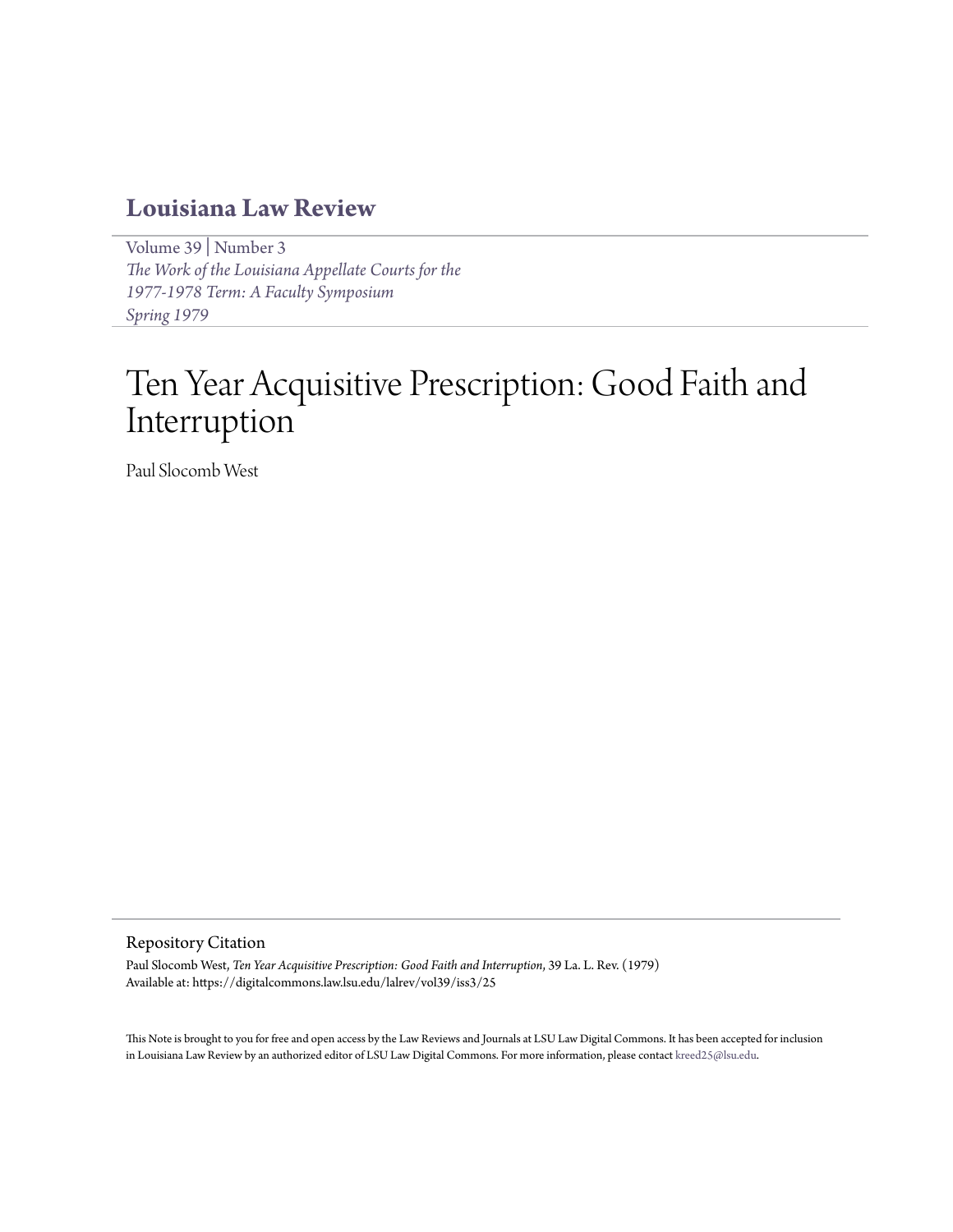ment in the Sunshine Act<sup>56</sup> provide broad access to substantial governmental information. Additionally, all states have enacted laws which in varying degrees minimize governmental secrecy.57 And the saga of Watergate has reminded the American public that even without a constitutionally mandated right of access, the press can and will continue to perform its vital function as the watchdog of democracy.58

*Dian Marie Tooley*

## **TEN** YEAR AcQuIsrrIvE PRESCRIPTION: GOOD FAITH **AND INTERRUPTION**

Defendant in a petitory action asserted ownership to certain lands under claims of ten' and thirty' year acquisitive prescription.' The Supreme Court of Louisiana recognized

In addition to legislative intent that the exemptions be narrowly construed, Attorney General Griffin Bell has advised federal agencies to comply with requests for information, adding the caveat that "the Justice Department will defend Freedom of Information Act suits only when disclosure is demonstrably harmful, even if the documents technically fall within the exemptions in the Act." Bell, *supra* note **51.**

*But see* **PRIVACY AND PUBLIC** DISCLOSURES, *supra* note **3,** at 107, where it is argued that the press often does not benefit from FOIA inasmuch as government has ten days to comply with requests. Thus the press may not receive the information in time to publish it. *See also* Nader, *Freedom From Information,* **5** HARv. C.R.-C.L. L. **REV. 1,** 2 **(1970),** where it is charged that the **FOIA** has been "forged into a shield against citizen access."

**56.** Pub. L. No. 94-409, **90** Stat. 1241 **(1976).**

**57.** Statutory references are compiled in S.THURMAN, *supra* note **55,** at 67-84.

**58.** In lieu of the present free press clause in the first amendment, James Madison's proposed amendment would have read: **"[T]he** freedom of the press, as one of the great bulwarks of liberty, shall be inviolable." **I ANNALS OF CONG.** 451 (Gales **&** Seaton eds. **1789).**

accessibility of much governmental information, Congressional intent in amending the Act was to narrow the exemptions. See, Sen. Conf. Rep. No. **93-1200, 93d** Cong., **2d** Sess. 12 (1974).

See *generally* R. GORDON, **THE** FREEDOM **OF INFORMATION** ACT **AND THE PRIVACY** ACT **(1977); GOVERNMENT INFORMATION: FREEDOM** OF **INFORMATION** ACT, **SUNSHINE** ACr, **Pi-VACY** ACT **77 (1978);** LITIGATION **UNDER THE AMENDED FEDERAL** FREEDOM **OF** INFORMATION **ACT** 3 **(3d ed. 1977); S. THURMAN, THE RIGHT** OF **ACCESS** TO **INFORMATION FROM THE GOVERNMENT** (Legal almanac series, no. **71. 1973).**

**<sup>1.</sup> LA. CIv. CODE** arts. **3478-98.**

<sup>2.</sup> **LA. CIv. CODE** arts. **3499-3505.**

**<sup>3.</sup>** The plaintiff had already lost a possessory action brought **by** the defendant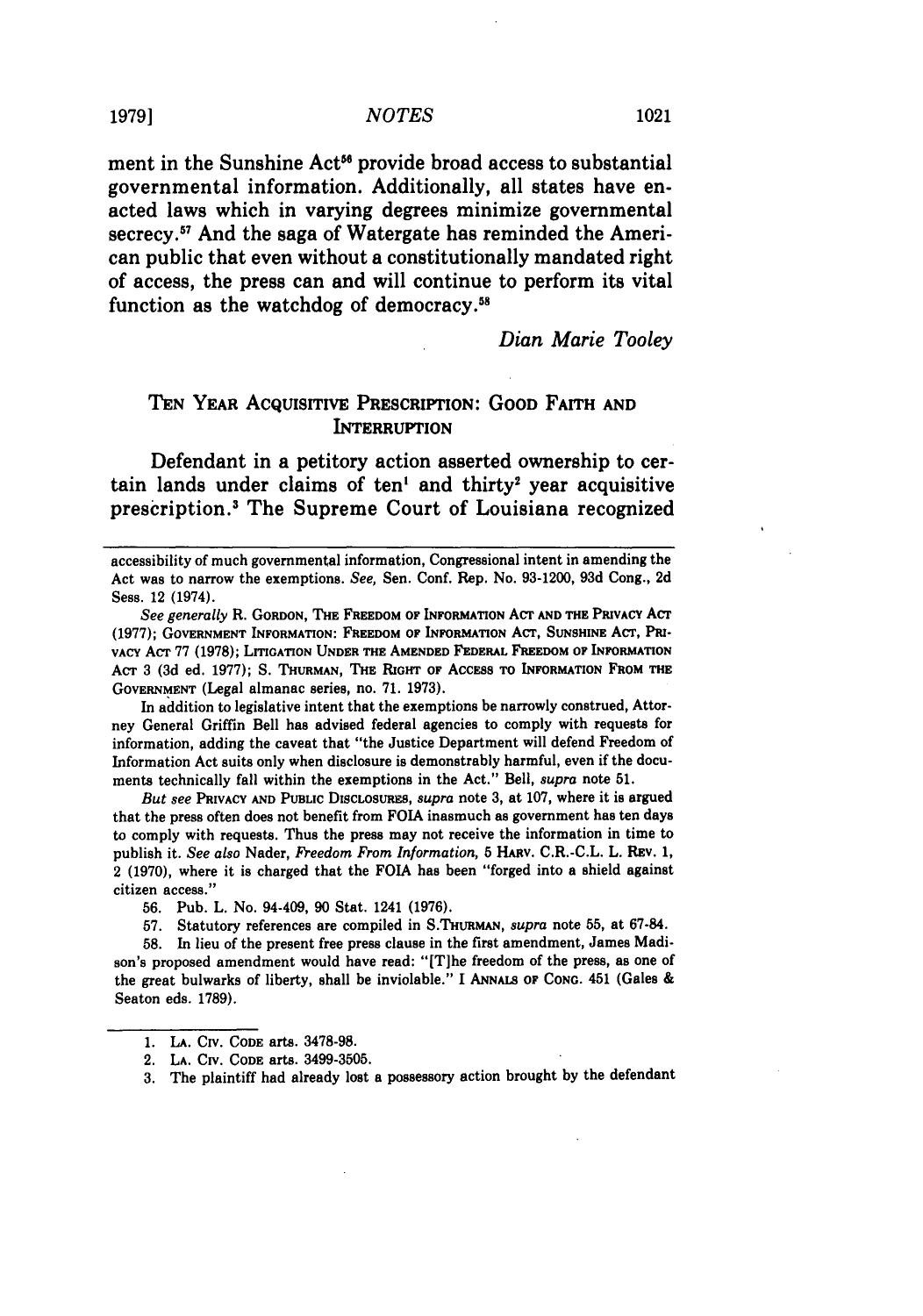plaintiff's title and, with respect to defendant's claim of prescription, *held:* **(1)** since defendant bought the property under a single deed in which part was transferred with full warranty of title' and part was transferred only **by** quitclaim deed,5 the defendant lacked the good faith required to sustain ownership based on a claim of ten year acquisitive prescription; and (2) construction of a pipeline and maintenance of a twenty-foot wide servitude across the property, under a grant from the plaintiff, interrupted the defendant's possession as to the entire **106** acre tract. *Board of Commissioners of the Caddo Levee District v. S.D. Hunter Foundation,* 354 So. **2d 156** (La. **1978).**

Article **3479** of the Louisiana Civil Code lists four conditions which must be met in order to acquire ownership of an immovable through ten year acquisitive prescription.7 They are **(1)** good faith, (2) just title, **(3)** possession during the time required **by** law, and (4) an object susceptible to acquisition through prescription. While *Hunter* involves each of the four criteria to a certain degree, this note deals primarily with good faith and possession during the time required **by** law.'

4. The defendants in this case were the S. D. Hunter Foundation and the widow of Hunter. Hunter acquired all the property and left it to his wife and the Foundation. Both the defendants and Hunter himself will be referred to as defendants in this note.

**5.** A quitclaim deed is defined as one intending "to pass on any title, interest, or claim the grantor may have in the premises, but not professing that such title is valid, nor containing any warranty or convenants of title." BLACK's LAw DICTIONARY 1417 (rev. 4th ed. **1968).**

**6. LA.** Civ. **CODE** art. **3517.**

**7. LA.** CIv. **CoDE** art. **3479** states:

To acquire the ownership of immovables by the species of prescription which forms the subject of the present paragraph, four conditions must concur:

1. Good faith on the part of the possessor.

2. A title which shall be legal, and sufficient to transfer the property.

**3.** Possession during the time required by law, which possession must be accompanied by the incidents hereafter required.

4. And finally an object which may be acquired by prescription.

*8.* The *Hunter* case also dealt with the effect of a **1938** statute which made it impossible to acquire levee board lands by acquisitive prescription. **1938** La. Acts, No. 76, *repealed by* 1944 La. Acts, No. 247. The issue confronted was whether this statute

and this petitory action was brought within the time allowed by the judge in that case. *S. D. Hunter Foundation v. Board of Corm'rs,* **286** So. **2d** 525 (La. App. **2d** Cir. **1973).** However, the court in the instant case held that the decision in the possessory action was not res judicata with respect to the petitory action and found plaintiff to be in possession of part of the land.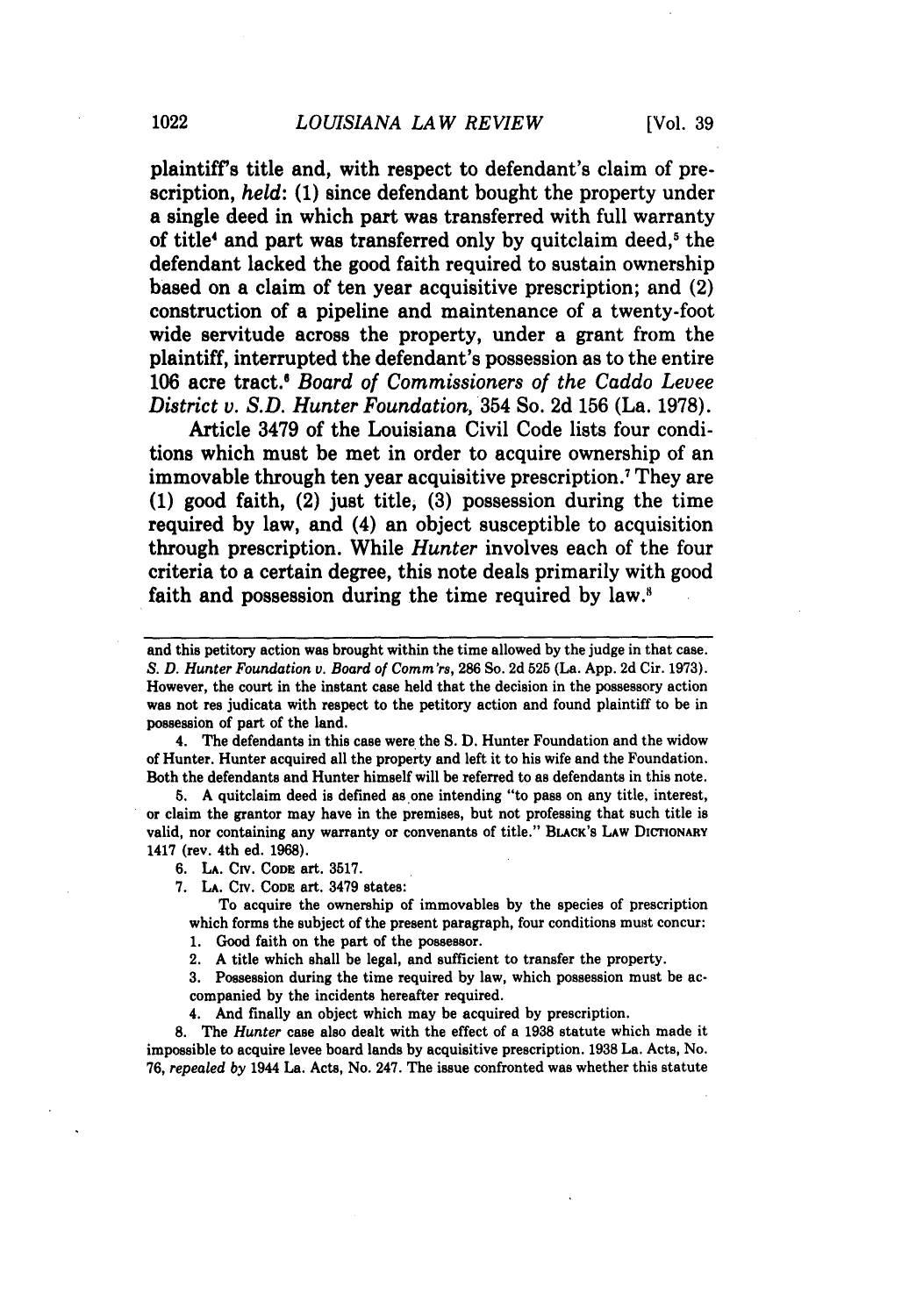Article 3451 defines the good faith possessor as one who "has just reason to believe himself the master of the thing which he possesses, although he may not be in fact; as happens to him who buys a thing which he supposes to belong to the person selling it to him, but which, in fact, belongs to another.'" This good faith is always presumed and he who denies it must rebut the presumption. <sup>0</sup>**A** blend of both objective and subjective factors must be examined when determining the issue of good faith." Therefore, in order for a party to be in good faith, he must not only subjectively believe himself to be the owner, but this belief must be reasonable under the circumstances. This two-pronged examination mandates that each case be decided on its own facts, making it very difficult, if not impossible, to generalize that any one set of facts will always result in a finding of good or bad faith."

interrupted or merely suspended prescription. The subject is quite complex and **de**mands an in-depth analysis, making this note an improper forum for its resolution. Thus, the topic will be treated only briefly and in this footnote only.

The *Hunter* court held that the statute interrupted defendant's prescription and thereby nullified the accumulation of all previous years of possession. The majority felt that the articles concerning suspension of prescription, Civil Code articles **3521-27,** deal with an existing inability to enforce a right, such as minority, interdiction or marriage. Finding no such inability present here, the court felt that the only alternate solution was that the statute interrupted prescription.

However, if one applies the same reasoning to the articles dealing with interruption of prescription, Civil Code articles **3516-20,** it becomes obvious that **a** statute's repeal is not contemplated there either. The articles deal with two major ways **by** which prescription may be interrupted: **1) by** an actual deprivation of possession of the prescriber, or 2) **by** a suit filed against him. Obviously, neither of these occurred. Thus, using the court's reasoning, prescription was not interrupted either.

The solution seems to be found in Civil Code article **3521,** which is under the heading of suspension, saying that prescription runs against all unless excepted **by** law. The articles following give examples of groups excepted **by** law such as minors and those discussed above. Under the scheme of the Code, once the handicap is removed from these groups, prescription runs again at the point at which it was suspended. Therefore, the levee board could not be prescribed against because it was excepted **by** law. Once this exception was removed, the Code seems to state that the time should be treated as a suspension and not an interruption.

**9. LA.** CMv. **CODE** art. 3451. *See also* **LA. CIv. CODE** art. **503.**

**10.** "Good faith is always presumed in matters of prescription; and he who alleges bad faith in the possessor must prove it." **LA. Cv. CODE** art. 3481.

**11.** Johnson, *Good Faith as a Condition of Ten Year Acquisitive Prescription,* 34 TuL. L. **REv. 671, 673 (1960);** Comment, *The Ten-Year Acquisitive Prescription of Immovables, 36 LA. L. REV. 1000, 1002 (1976).* 

12. Comment, *The Ten-Year Acquisitive Prescription of Immovables,* **36 LA.** L.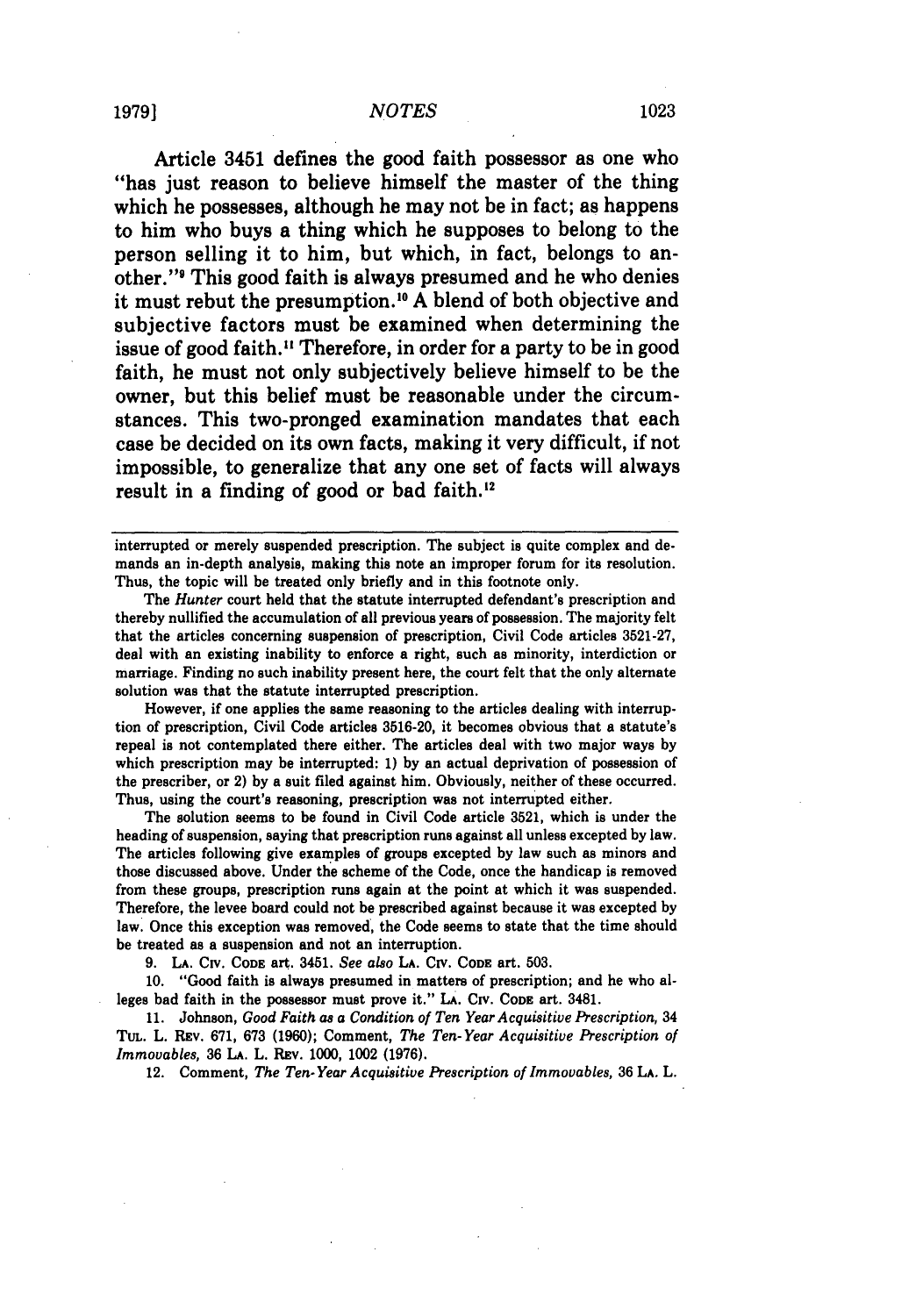The courts of Louisiana did attempt just such a generalization when determining the effect of a quitclaim deed on the good faith of the vendee. Early jurisprudence held that a claim of ten year acquisitive prescription could not be based on a quitclaim deed because these deeds were indicative of bad faith.'3 However, in 1930, this line of jurisprudence was overturned in *Perkins v. Wisner"* which held that one may not automatically impute bad faith to a vendee who buys through a quitclaim deed. The *Perkins* court relied extensively on a United States Supreme Court opinion which rebutted the argument that a vendor would not sell **by** quitclaim unless he had doubts about the validity of his title.'5 The Supreme Court pointed out that there may be many reasons why a vendor would refuse to warrant his title even though he has no doubts about its validity; he may be a trustee, a corporate executive, or a guardian, and thus understandably reluctant to warrant title, or he may refuse for reasons known only to himself.<sup>16</sup>

REV. 1000, 1002 (1976).

14. 171 La. **898, 132** So. 493 **(1930).**

15. *Id.* at 495. The Supreme Court case relied on was *Moelle v. Sherwood,* 148 U.S. 21 **(1892).**

**16.** 148 U.S. at **28-29.** The court stated:

The doctrine expressed in many cases that the grantee in a quitclaim deed cannot be treated as a bona *fide* purchaser does not seem to rest upon any sound principle. It is asserted upon the assumption that the form of the instrument **. . .** indicates that there **may** be other and outstanding claims or interests which may possibly affect the title of the property, and, therefore, it is said that the grantee **. . .** cannot be a bona *fide* purchaser. . **.** . This assumption we do not think justified . **. .** . There may be many reasons why the holder of property may refuse **. . .** to execute a conveyance in such form as to imply a warranty of any kind even when the title is known to be perfect. He may hold the property only as a trustee or in **a corporate** or official character, and be unwilling for that reason to assume any personal responsibility as to its title . . . or he may be unwilling to do so from notions peculiar to himself; and the purchaser may be unable to secure a conveyance of the property desired in any other form than one of quitclaim . **. .** . *It would be unreasonable to hold that, for his inability to secure any other form of conveyance, he should be denied the position and character of a bona fide purchaser, however free, in fact, his conduct in the purchase may have been from any imputation of the want of good faith.* (Emphasis added.)

Id.

<sup>13.</sup> *See, e.g.,* Hughey v. Barrow, 4 La. Ann. 248 (1849); Avery v. Allain, 11 Rob. 436 (La. 1845); Thomas v. Kean, 10 Rob. **80** (La. 1845); Reeves v. Towles, 10 La. 276 **(1836).**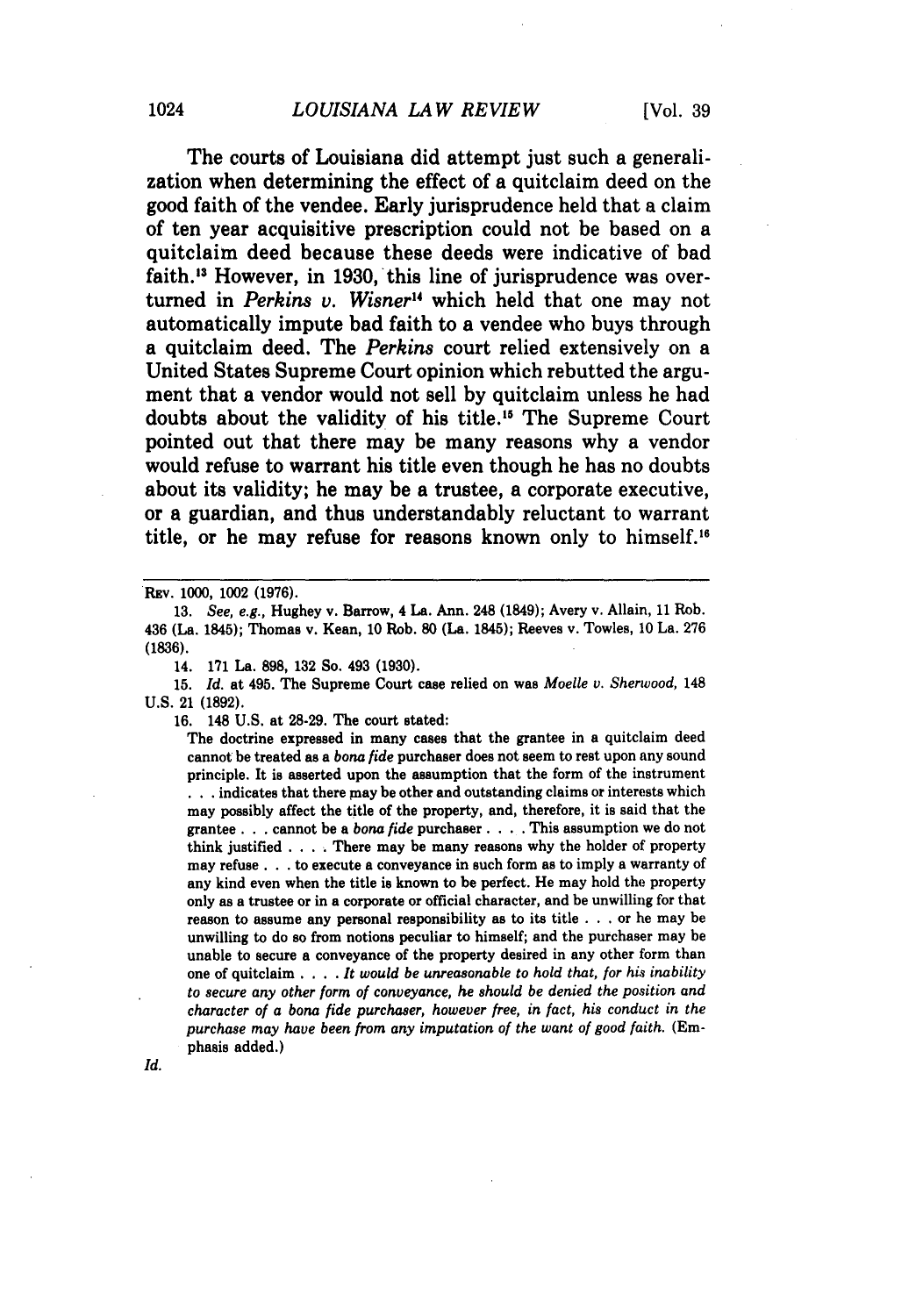Thus, the automatic imputation of bad faith to a vendee who could obtain no more than a quitclaim deed is unreasonable according to the Court.

The question of quitclaim deeds and their effect on good faith reappeared in a different context in **1931.** In *Nugent v. Urania Lumber,'7* a circuit court was faced with determining the good faith of a vendee who bought property in a single deed, part warranted as to title and part by quitclaim, and who was asserting ownership through ten year prescription. The court refused to find this set of circumstances automatically indicative of bad faith."8 However, in 1973, the same operative facts were present in *Board of Commissioners of Port of New Orleans* v. *Delacroix Corporation,"* and a different circuit held that such facts *were* necessarily indicative of the vendee's bad faith because he was put on notice that "something was wrong." This "something," the court explained, was that the vendor must have had doubts about the quitclaimed property or he would not have transferred it by quitclaim only.<sup>20</sup> Thus, at the time of *Hunter,* the courts were consistent in holding that deeds transferring either with a complete warranty or completely by quitclaim provided no automatic obstacle to a finding of good faith; however, when the two circumstances were combined in one act of sale, the circuits were in disagreement as to the effect on good faith.

The law dealing with the second major issue in *Hunter,* that of adverse possession sufficient to interrupt possession and therefore prescription, has had a less confusing history in Louisiana. *Hunter* forced the court to discuss two main issues in this area: (1) the ability of constructive possession to interrupt corporeal possession and (2) the determination of what conduct constitutes possession sufficient to actually interrupt, as opposed to merely disturb, possession so as to interrupt prescription.

The doctrine of constructive possession is defined in Civil Code article 3437 which states that possession of part of a tract

<sup>17. 16</sup> La. App. 73, 133 So. 420 **(2d** Cir. 1931).

<sup>18.</sup> *Id.* at 422.

<sup>19. 274</sup> So. 2d 745 (La. App. 4th Cir. 1973).

<sup>20.</sup> *Id.* at 748.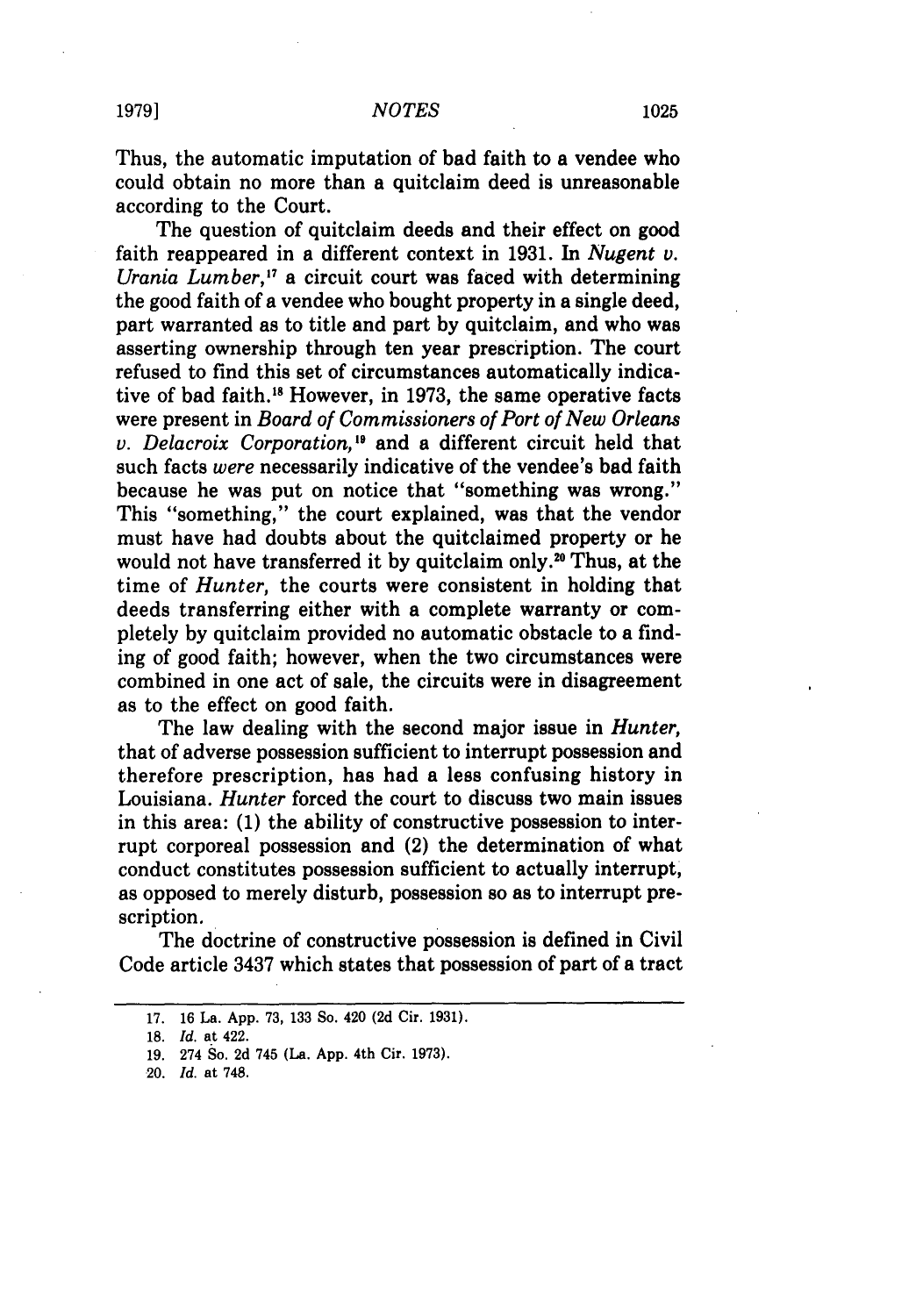of land will constitute possession of the whole if this is the intention of the possessor.<sup>21</sup> However, the courts have not given this article the broadest possible interpretation and have held that the doctrine is inapplicable if another party is corporeally possessing the property or any part of **it.22** Thus, in *Robertson*  $v.$  *Morgan*,<sup>23</sup> the circuit court restricted the use of the doctrine **by** holding that plaintiff's constructive possession was lost when interrupted **by** defendant's corporeal possession. Later, in *Souther v. Domingue,24* another circuit held that in a factual situation involving the opposite circumstances, "mere constructive possession was. **. .** insufficient to oust. **. .** corporeal possession."<sup>25</sup> Thus, while corporeal possession is sufficient to oust constructive possession, constructive possession is not strong enough to interrupt or oust corporeal possession.

The most clear and concise discussion of this entire concept of adverse possession interrupting existing possession is found in *Liner* **v.** *Louisiana Land and Exploration Co."* There, as a defense to a possessory action, it was argued that since plaintiff had not enjoyed possession quietly and *without interruption* for a year prior to the disturbance, as required to bring a possessory action, $z<sup>7</sup>$  he had no cause of action. Justice Tate, in a well reasoned concurrence denying an application for

22. Souther v. Dorningue, **238** So. **2d** 264 (La. **App. 1st** Cir. **1970);** Robertson v. Morgan, **116** So. **2d** 141 (La. **App. 3d** Cir. **1959).**

24. **238** So. **2d** 264 (La. **App. 1st** Cir. **1970).**

25. *Id.* at **266.** Interestingly, Justice Tate, the author of the instant opinion, earlier wrote the apparently conflicting *Souther* opinion while serving on the First Circuit Court of Appeal.

**26. 319** So. **2d 766** (La. **1975)**

**27.** One of the requirements for bringing the possessory action under Louisiana Code of Civil Procedure article **3662** is that the plaintiff has been in quiet and peaceful possession for a year prior to the disturbance complained of. Although *Liner* dealt with a possessory action, it is relevant to *Hunter* for two reasons: **(1)** the one year of undisturbed possession required to bring the possessory action was equated with the one year of undisturbed possession necessary to interrupt prescription, and (2) *Liner* dealt with the issue of what amount of adverse possession is necessary to interrupt, as opposed to disturb, possession.

<sup>21.</sup> **LA. CIv. CODE** art. **3437** states: "It is not necessary, however, that a person wishing to take possession of an estate should pass over every part of it; it is sufficient if he enters on and occupies a part of the land, provided it be with the intention of possessing all that is included within the boundaries."

**<sup>23.</sup> 116** So. **2d** 141 (La. **App. 3d** Cir. **1959).**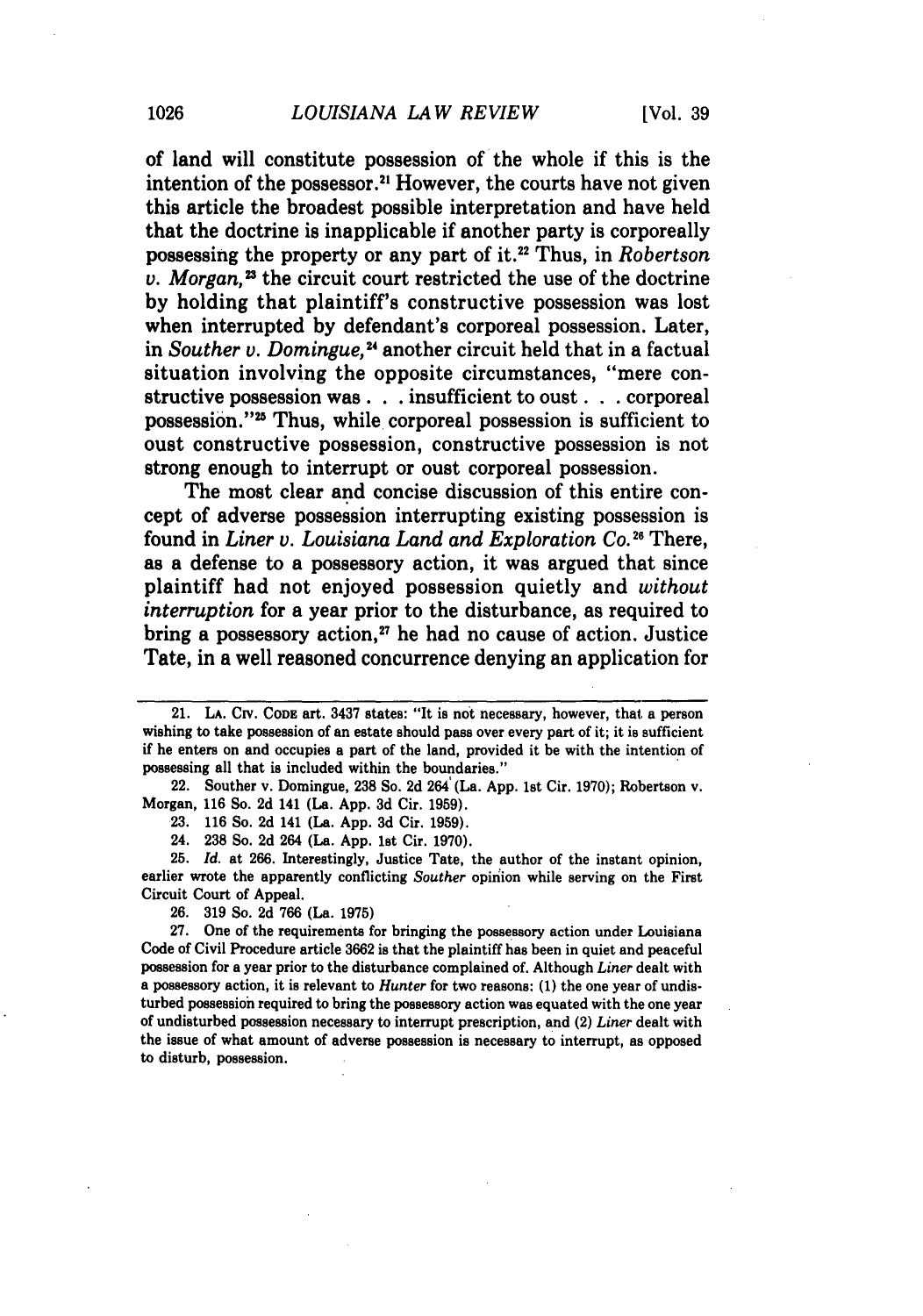### **1979]** *NOTES* **1027**

rehearing, clarified the concept of interruption of possession "for what aid [it] may be in study for future applications of the article."28 This explanation is pertinent to the instant case since *Hunter* held that the defendant's possession was interrupted by the maintenance of the servitude. Justice Tate explained that possession is not interrupted when merely disturbed, but is only interrupted when it is lost. The reasoning behind this statement was developed as follows: Article 3449 lists two ways in which possession can be lost without the consent of the possessor: **(1)** the possessor may be expelled and not allowed to re-enter, or (2) a third party may usurp the possession and hold it for a year without the possessor attempting to regain it.<sup>29</sup> The question which is raised by this article is whether it actually establishes two modes of loss of possession or just one. Tate pointed out that if article 3449(1) defines a mode of losing possession, then article 3449(2) becomes superfluous because the first mode will always be satisfied before the second. Thus, he states article 3449(1) is a mode of losing physical possession while 3449(2) is a mode of losing the right to possess.<sup>30</sup> This interpretation resulted in the conclusion that only article 3449(2) is a mode of interrupting, as opposed to disturbing, possession. This conclusion is bolstered by the fact that this time limit of one year coincides with the time necessary to commence the right to possess<sup>31</sup> and with the time necessary to interrupt prescription.<sup>32</sup> Therefore, the right to possess is not lost and prescription is not interrupted by adverse possession unless a possessor is evicted *and* remains out of possession for over a year.

**31.** See, e.g., **LA. CODE** CIv. P. art. **3662(2).**

**32. LA. CIv. CODE** art. **3517.**

**<sup>28. 319</sup>** So. **2d** at **779** (Tate, J., concurring).

**<sup>29.</sup> LA. CIv.** CODE art. 3449 states:

**A** possessor of an estate **loses** the possession against his consent:

**<sup>1.</sup>** When another expels him from it, whether **by** force in driving him away, or **by** usurping possession during his absence, and preventing him from re-entering.

<sup>2.</sup> When the possessor of an estate allows it to be usurped and held for a year, without, during that time, having done any act of possession, or interfered with the usurper's possession.

**<sup>30.</sup>** The right to possess differs from the mere physical possession in many ways-e.g., the right to bring a possessory action and the right to keep the fruits if the possession was in good faith.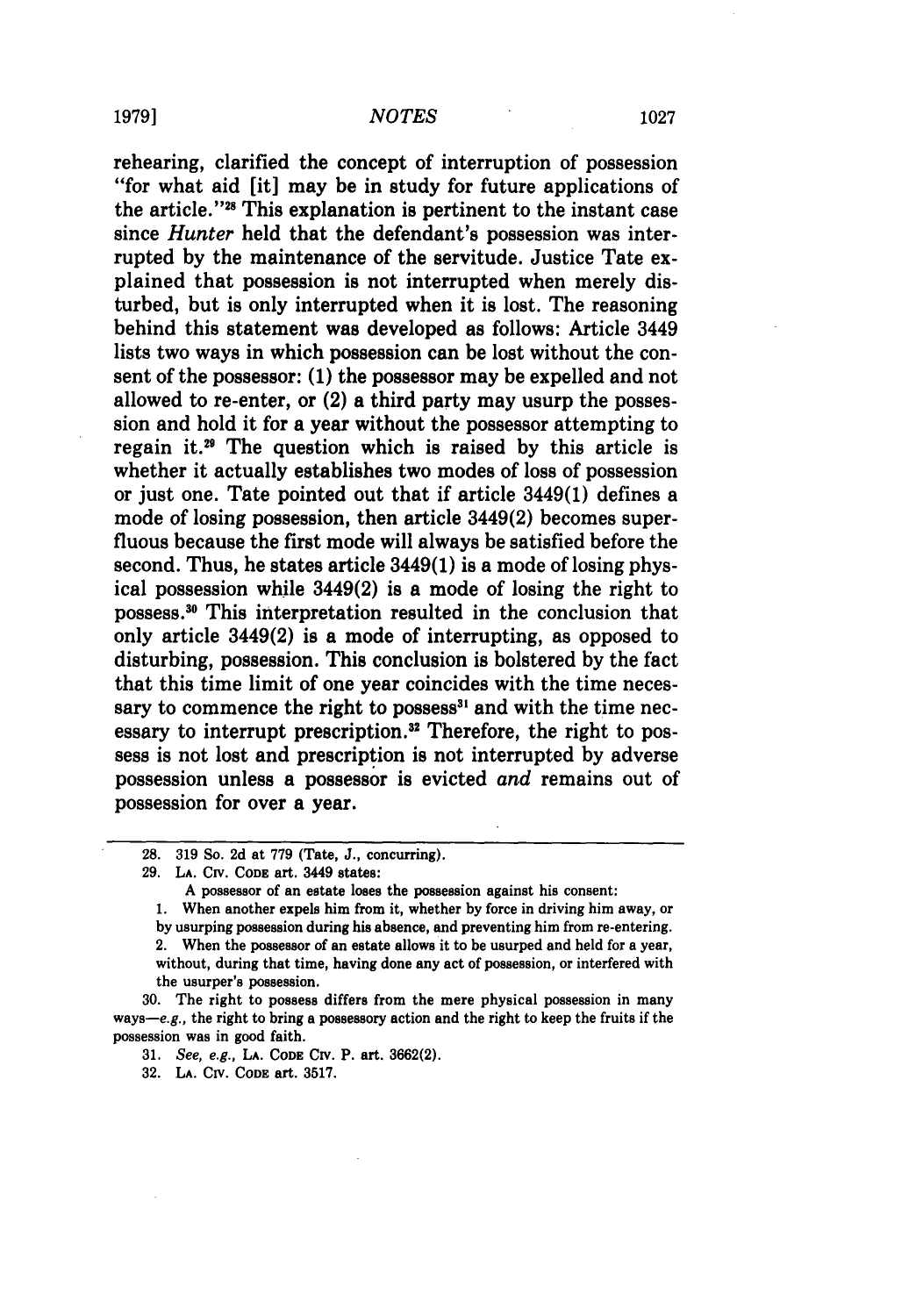The facts of the *Hunter* case lent themselves to a thorough examination of article **3479** and more particularly, to the issues discussed above. Defendant had obtained two separate plots of land from two different vendors, both under acts of sale which transferred part with warranty and part by quitclaim deed. One tract, the disputed George Tract, was purchased in **1951** and therefore was insusceptible to a defense of thirty year acquisitive prescription. Thus the defendant relied on a defense of ten year prescription which the court rejected, holding that the defendant lacked the necessary good faith to sustain such a defense since the property had been acquired under a single deed containing both a warranted sale and a quitclaim deed.

The court decided that a reasonable person under the circumstances would have been put on guard that his vendee lacked ownership and therefore could not be found to have been in good faith. In this regard the court held, "this circumstance [part warranted, part by quitclaim] *alone* should have been sufficient, under the jurisprudence cited, to raise doubt in the purchaser's mind as to the vendor's title to the non-warranted **. ..** [tract], so as to defeat his good faith at the time of acquisition."<sup>33</sup>

The other tract, the Powell Tract, was acquired in 1948. Again, the land was acquired through one act of sale transferring part in warranty and part by quitclaim deed. Although plaintiff took note of this fact and argued absence of good faith, the court found it unnecessary to answer the question of good faith. Instead, the court opted to journey into another cloudy area of Louisiana property law, that of interruption of prescription by adverse possession. In 1951, plaintiff granted a pipeline servitude to a third party who built the pipeline in the same year and maintained the twenty-foot wide servitude up to and during the trial. The court reasoned that the maintenance of the servitude had interrupted defendant's possession under article  $3449(2)$ ,<sup>34</sup> thereby interrupting prescription as to that area. Next, the court reasoned that under the doctrine of constructive possession<sup>35</sup> the construction of the pipeline and

**<sup>33.</sup>** 354 So. **2d** at **162** (emphasis added).

**<sup>34.</sup>** For the text of article 3449, see note **29,** supra.

**<sup>35,</sup> LA.** Civ. CODE art. **3437.** For the text of this article, see note 22, **supra.**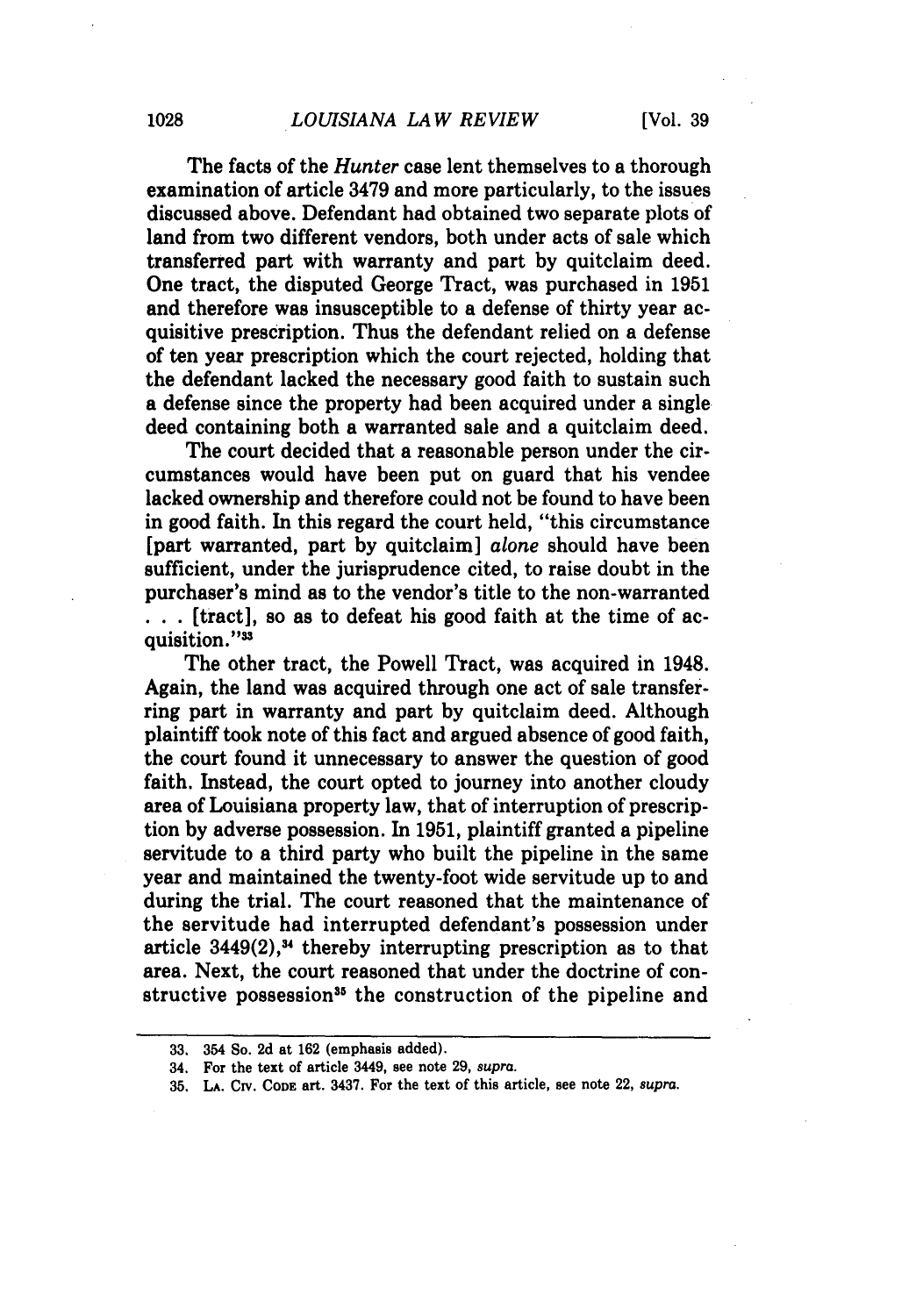maintenance of the servitude interrupted the possession and thereby the prescription as to the entire **160** acre tract. Thus, the court held defendant was not in legal possession at the time of the trial.<sup>36</sup>

An analysis of the reasoning of the court in *Hunter* discloses a plethora of problems and unresolved issues. Exemplary of these problems is the court's analysis of good faith. The court seemed to deny the presumption of good faith granted to all possessors **by** article **3481;37** it never addressed the subjective good faith of the defendant and stated instead that, "where a deed itself indicates that a seller may not own the entirety of the property conveyed, the buyer is not presumed. **. .** to be a purchaser in good faith."<sup>38</sup> For this proposition, the court cited *Bel v. Manuel,"* in which a claim of ten year prescription based on a deed conveying an undivided interest in certain property was denied for want of good faith."0 The court in *Bel* not only held that the deed alone put the vendee on notice but was also swayed by the fact that the vendee had already purchased an undivided interest in the property from a separate vendor and, therefore, must have been aware that he was not purchasing the entire tract." This examination and recognition that the vendee lacked subjective good faith in *Bel* distinguishes it from *Hunter,* since in the latter, the court refused to investigate the subjective good faith of the defendant relying solely on the opinion that any good faith under this deed would be unreasonable.'

41. 234 La. at **138, 99** So. **2d** at **61.**

42. The dissent of Chief Justice Sanders considered the subjective **good** faith of the defendant and argued that the acts of sale alone did not constitute bad faith. Thus, the Chief Justice would have held that the defendant owned both tracts through ten year prescription. 354 So. **2d** at **156** (Sanders, **C.J.,** dissenting).

<sup>36.</sup> See note **3,** *supra.*

**<sup>37.</sup>** See note **10,** *supra,* for the text of article 3481.

**<sup>38.</sup>** 354 So. **2d** at **162.**

**<sup>39.</sup>** 234 La. **135, 99** So. **2d 58 (1958).**

<sup>40.</sup> The Bel court was reluctant to allow a claim of ten year acquisitive prescription to be based on a title which transferred only the vendor's undivided interest. However, feeling bound to follow prior jurisprudence, the court chose to deny the claim on another ground. The court's lack of conviction would seem to weaken the strength of the case as authority concerning good faith.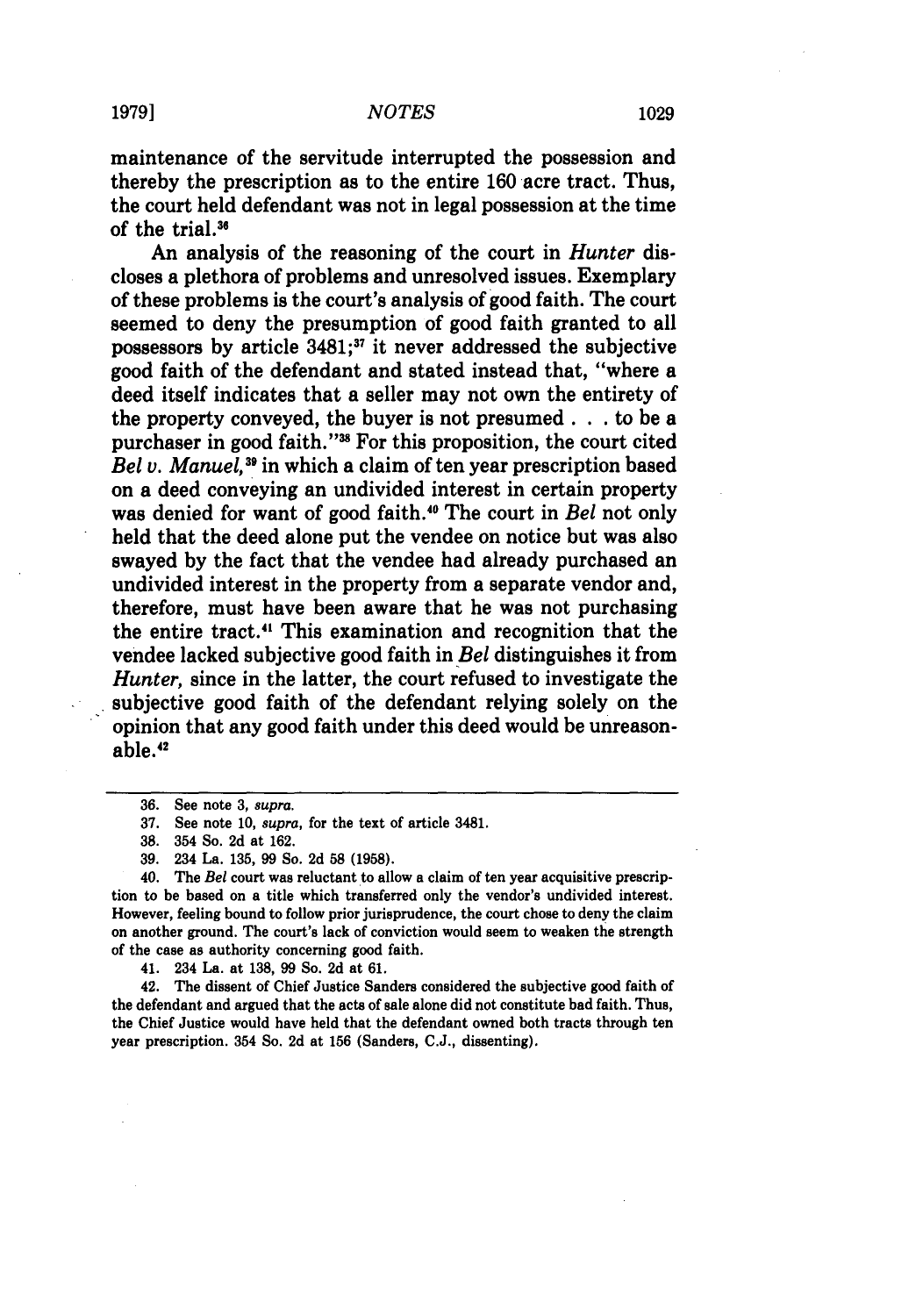The *Hunter* court, quoting from *Boyet v. Perryman*,<sup>43</sup> went on to state that "if a deed gives the purchaser any fact which should 'put a reasonably prudent person on guard, it then devolves upon him to pursue every lead and ferret out all the facts to the end that he may not purchase until he has complete information before him'."" The quoted case dealt with a vendee who had bought property through a deed which contained a legally deficient description of the land it purported to transfer. Therefore any relevancy the case has to the instant case is by analogy only. Further, the court lifted the quote out of context and altered its meaning. In its original form the quote read, "if the deed. **. .** contains a vague. **. .** description *•* **. .** *and* [if] it is necessary for the vendee to institute an investigation. **. .** *and* [if] such examination reveals facts and conditions which should put a reasonably prudent person on guard,"<sup>45</sup> then one must search and ferret out the facts. Even if one interprets *Boyet* as controlling in any case involving a deed which should put a reasonable person on notice, its relevancy to the instant case is still dependent on the basic premise that this deed is one which should have put defendant on notice. Reliance on this premise is a weakness in the court's logic which is readily apparent if the premise is examined.

The *Hunter* court felt that the deed alone destroyed the good faith of the defendant simply because it contained a warranted transfer and a quitclaimed transfer. In other words, the court felt that even if defendant had believed in his title, an issue the court never addressed, the claim would still have failed since this would have been unreasonable under the circumstances." To strengthen this view the court called attention to and approved of two circuit court cases, *Delacroix* and *Board of Commissioners for Lafourche Basin Levee District v. Elmer.'7* In *Delacroix,* the court concluded that the vendor ''was aware of some deficiency in title for otherwise a portion of the property would not have been conveyed without war-

والمتاليات

<sup>43. 240</sup> La. 339, 123 So. 2d 79 **(1960).**

<sup>44. 354</sup> So. 2d at 162.

<sup>45. 240</sup> La. at 351-352, 123 So. 2d at **83.** (emphasis added).

<sup>46.</sup> See text at note 11, *supra.*

<sup>47. 268</sup> So. 2d 274 (La. App. 4th Cir.), *cert. denied,* 268 So. 2d 675 (1972).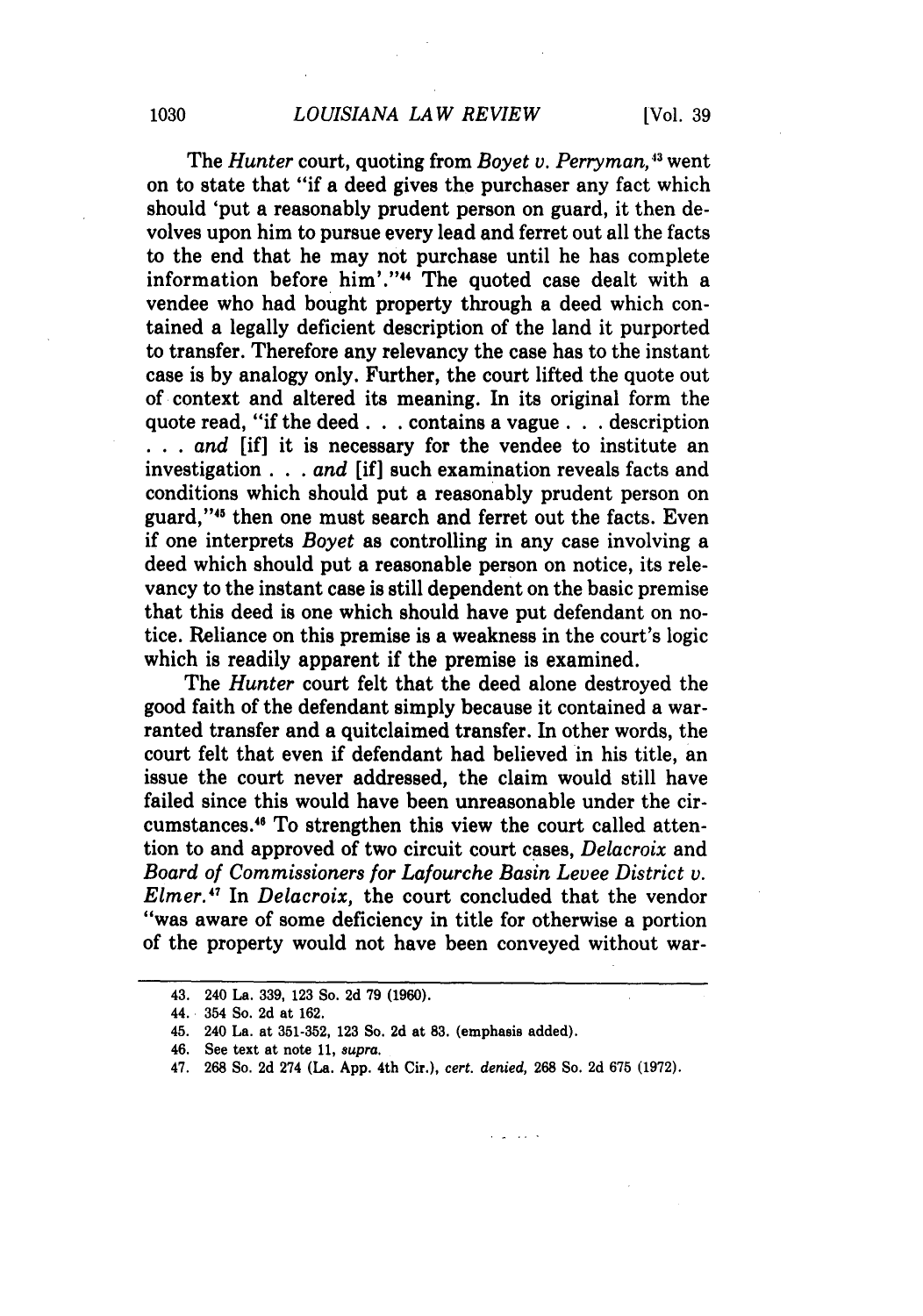ranty of title."<sup>48</sup> By imputing this doubt of the vendor to the vendee, the court found an absence of good faith.

This argument has two basic flaws: (1) the assumption that the vendor's **bad** faith should automatically be imputed to the vendee, and (2) the assumption that the deed is necessarily indicative of the vendee's doubts. That a vendor lacked confidence in his title should be totally irrelevant to his vendee's confidence in the title, unless that lack of confidence is conveyed to the vendee by the deed itself or by some other means which would put the vendee on notice that the title was invalid. Since the *Hunter* court never addressed the area of subjective good faith (notice by some other means) the only way the court could have found bad faith was through objective bad faith (notice in the deed itself).

In so holding, the court relied upon and approved *Delacroix.* The reasoning employed in *Delacroix* and followed in *Hunter* embodies the exact argument which was termed unreasonable by the United States Supreme Court in **189211** and rejected by the Louisiana Supreme Court in *Perkins v. Wisner* in 1930.<sup>50</sup> Nevertheless, the *Hunter* court adopted the *Delacroix* reasoning over that of *Nugent."* The only possible method of reconciling the entire line of cases is to distinguish *Hunter* by the presence of the mixed warranties in one deed.

Thus, the second flaw in the court's argument becomes evident. Why does this circumstance alter the reasoning that a quitclaim deed is not necessarily indicative of bad faith? The court failed to give reasons why it should and it seems clear that it should not. Had the land passed by two separate acts, one warranted and the other a single quitclaim deed, the court could not, without reverting to pre-Perkins jurisprudence,<sup>52</sup>

52. See text at note 12, *supra.*

<sup>48. 274</sup> So. 2d at 748.

<sup>49.</sup> Moelle v. Sherwood, 148 U.S. 21 (1892). *See* note 16, *supra.*

<sup>50.</sup> See text at note 14, supra.

<sup>51.</sup> The court also made reference to Board of Comm'rs. for Lafourche Basin Levee Dist. v. Elmer, 268 So. 2d 274 (La. App. 4th Cir.), *cert. denied,* 268 So. 2d 675 (1972). This case, like *Bel* and unlike *Hunter,* investigated the subjective good faith of the vendee and remanded the case to determine whether the price of the sale was so low as to put this vendee on notice. The case does not support the proposition that the *Hunter* deed alone put the defendant on notice because the *Elmer* court went further and investigated the subjective good faith of the vendee.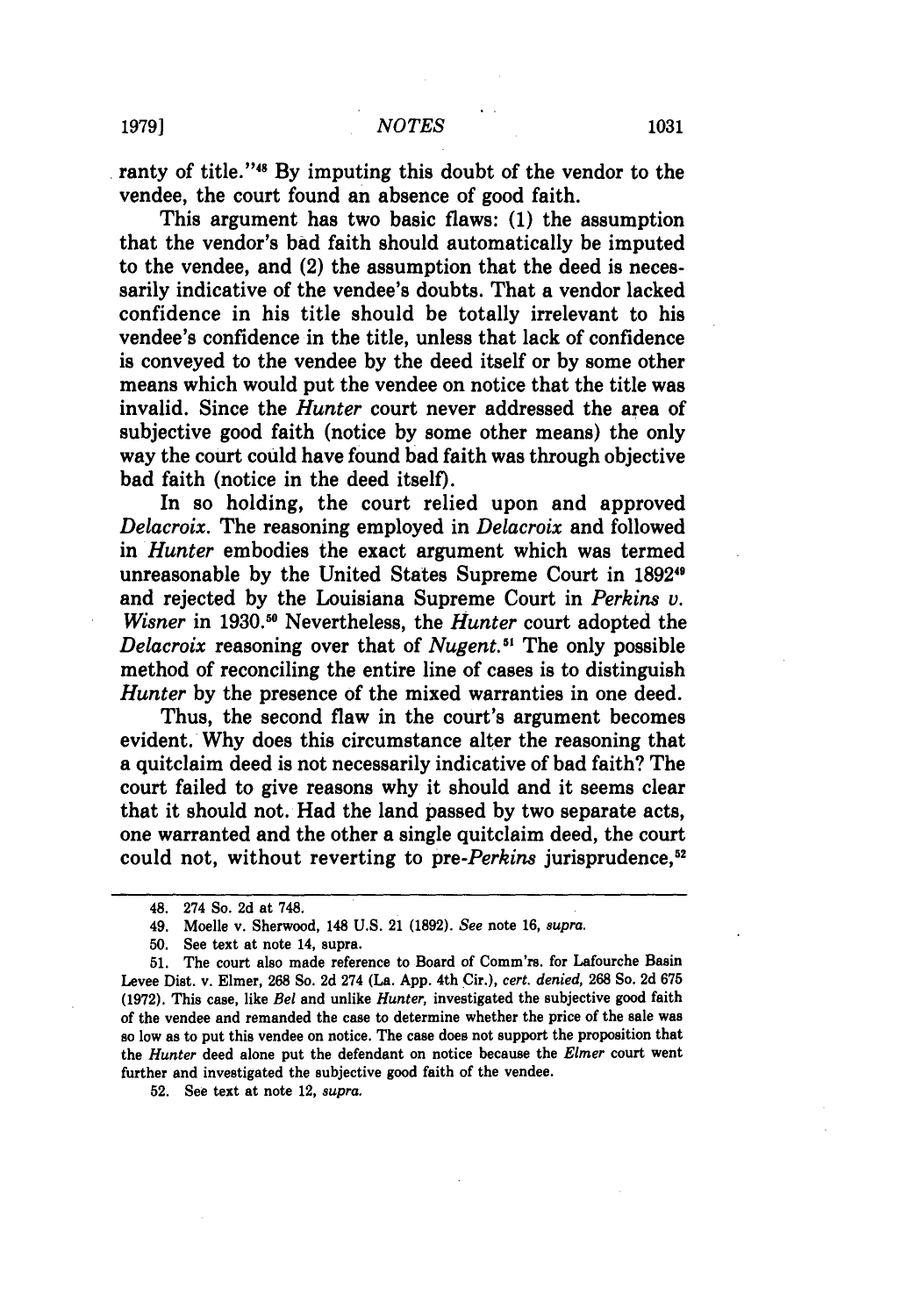have held defendant in bad faith on the contents of the deed alone. The court would have been forced to look at the subjective good faith of the vendee to see if his belief was reasonable under the circumstances, just as the court should have done here.

Thus, the illogic behind the good faith determination is apparent. The premise that the deed alone could put the vendee in bad faith has no justification in the jurisprudence or the Code. Furthermore, the decision is inconsistent with the basic policy behind ten year acquisitive prescription of protecting a good faith vendee by finalizing his title. A good faith vendee may assert a claim of acquisitive prescription after a much shorter time of possession because he is unaware of the flaws in his title. This difference in time can, and very often does, mean the difference between retaining the property against an adverse claimant and losing it. Therefore, the courts should be very reluctant to find a vendee in bad faith and deny him this protection on the contents of his deed alone. Only in the most obvious cases should a court hold that under a certain set of circumstances any belief in one's title is totally unreasonable. That this is not such an obvious case should be apparent once one realizes that had the defendant purchased through two separate acts, the court would have been forced to examine subjective good faith.

When the court addressed the issue of interruption of possession of the Powell Tract, it embarked on another course of questionable logic.<sup>53</sup> The court was clearly correct when it held that the defendant had lost its possession of the twenty-foot strip. The area was corporeally possessed by the plaintiff's grantee for over a year without the defendant attempting to

**<sup>53.</sup>** One problem with the discussion of the interruption of possession was ever discussing it at all. The court stated that since the possession was interrupted, there was no need to discuss the question of good faith. It seems clear that it would have been more judicially efficient if the court had used the bad faith argument set forth in discussing the George Tract since the acts of sale were identical in both transactions. Having had the ten year defense destroyed by this bad faith argument, the defendant could have resorted only to a defense of thirty year prescription. With the court's determination of the issue of interruption by the statute (see note **8,** *supra),* this defense also would have failed and the same result would have occurred without venturing into this cloudy area.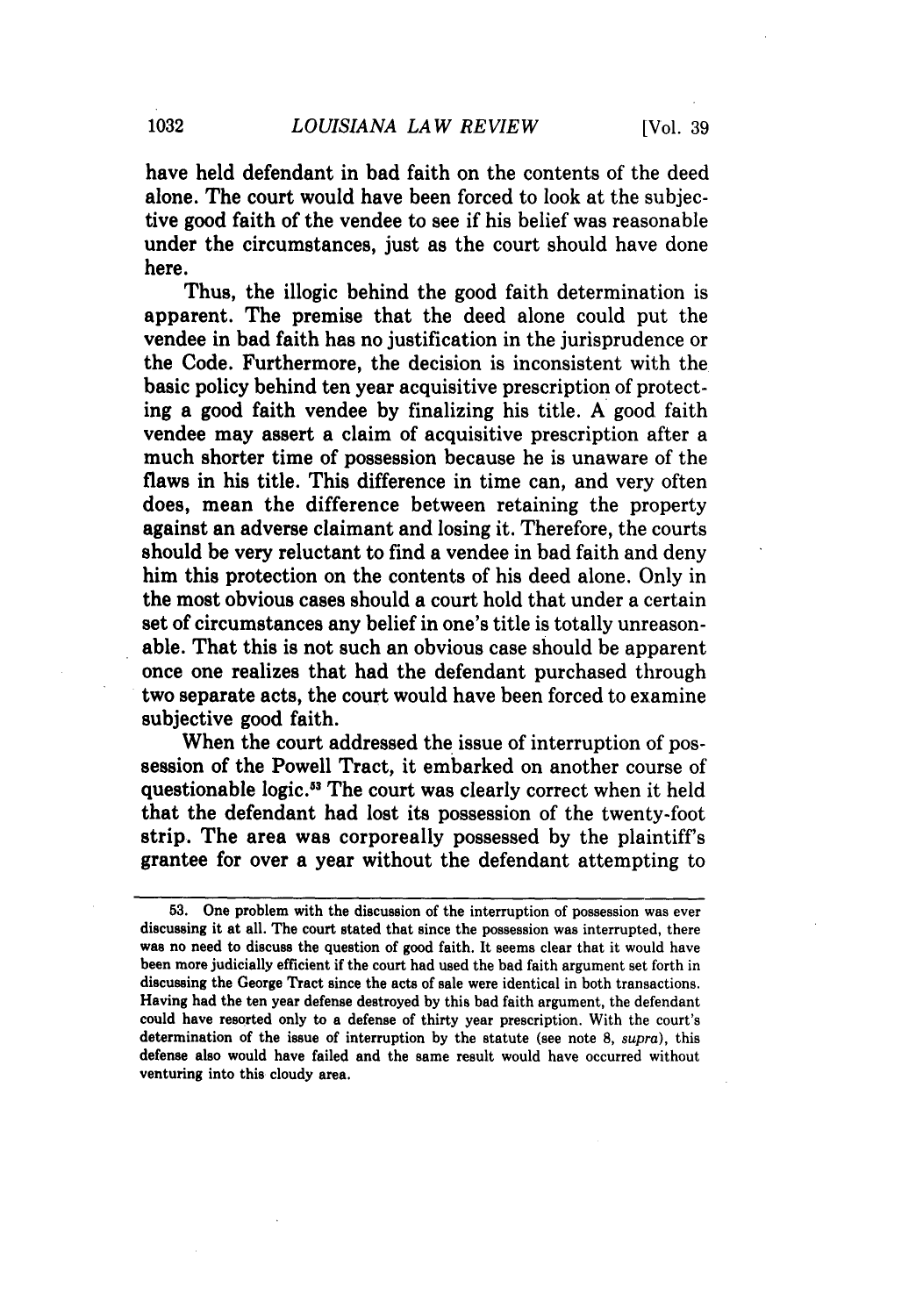regain it. Thus possession and prescription were both interrupted.5' On the other hand, there is no justification for the holding that this possession by plaintiff interrupted the defendant's possession as to the entire tract. As was stated in Justice Tate's concurrence in *Liner,* possession is only interrupted when it is lost.<sup>55</sup> Since plaintiff was not physically possessing any of the remainder of the tract, the only argument to sustain the court's conclusion is the doctrine of constructive possession.<sup>56</sup> However, as explained above,<sup>57</sup> the jurisprudence has held that constructive possession cannot outweigh corporeal possession. This is so because the adverse claimant must actually put the possessor on notice that he is intending to take possession of his land.<sup>58</sup> When one party is corporeally possessing land, the party wishing to usurp the possession must do so with a type of possession that is at least as strong as the current possessor's. In *Hunter,* defendant had corporeal possession whereas plaintiff was constructively possessing, at best. There is no evidence that defendant ever lost corporeal possession as to the remainder of the tract. On the contrary, the evidence showed that defendant continued to possess by erecting fences, posting signs and leasing the land for grazing purposes.<sup>59</sup> Certainly, this corporeal possession was enough for defendant to retain possession even if the initial construction of the pipeline disturbed it and plaintiffs constructive possession should have been insufficient to interrupt it. Thus, the *Hunter* court has allowed a clandestine possession<sup>60</sup> to interrupt an open and corporeal possession.

The above discussion should suffice to point out the problems one encounters in *Hunter,* but two potential fact situa-

<sup>54.</sup> Possession was interrupted under Civil Code article 3449 and prescription was interrupted under article **3517.**

**<sup>55.</sup>** See text at notes **26-32, supra.**

<sup>56:</sup> See text at note 21, *supra.*

**<sup>57.</sup>** See text at notes **22-25,** *supra.*

**<sup>58.</sup>** Comment, *Elementary Considerations in the Commencement of Prescription on Immovable Property,* 12 TtL. L. Rav. 608, 611 n.14 **(1938).**

<sup>59.</sup> Board of Comm'rs of the Caddo Levee Dist. v. S.D. Hunter Foundation, 342 So. 2d 720, 727 (La. App. 2d Cir. 1977).

<sup>60. 1</sup> M. PLANIOL, CIVIL LAW TREATISE, pt. 1, at 346 (1st ed. La. St. L. Inst. Transl. 1959).